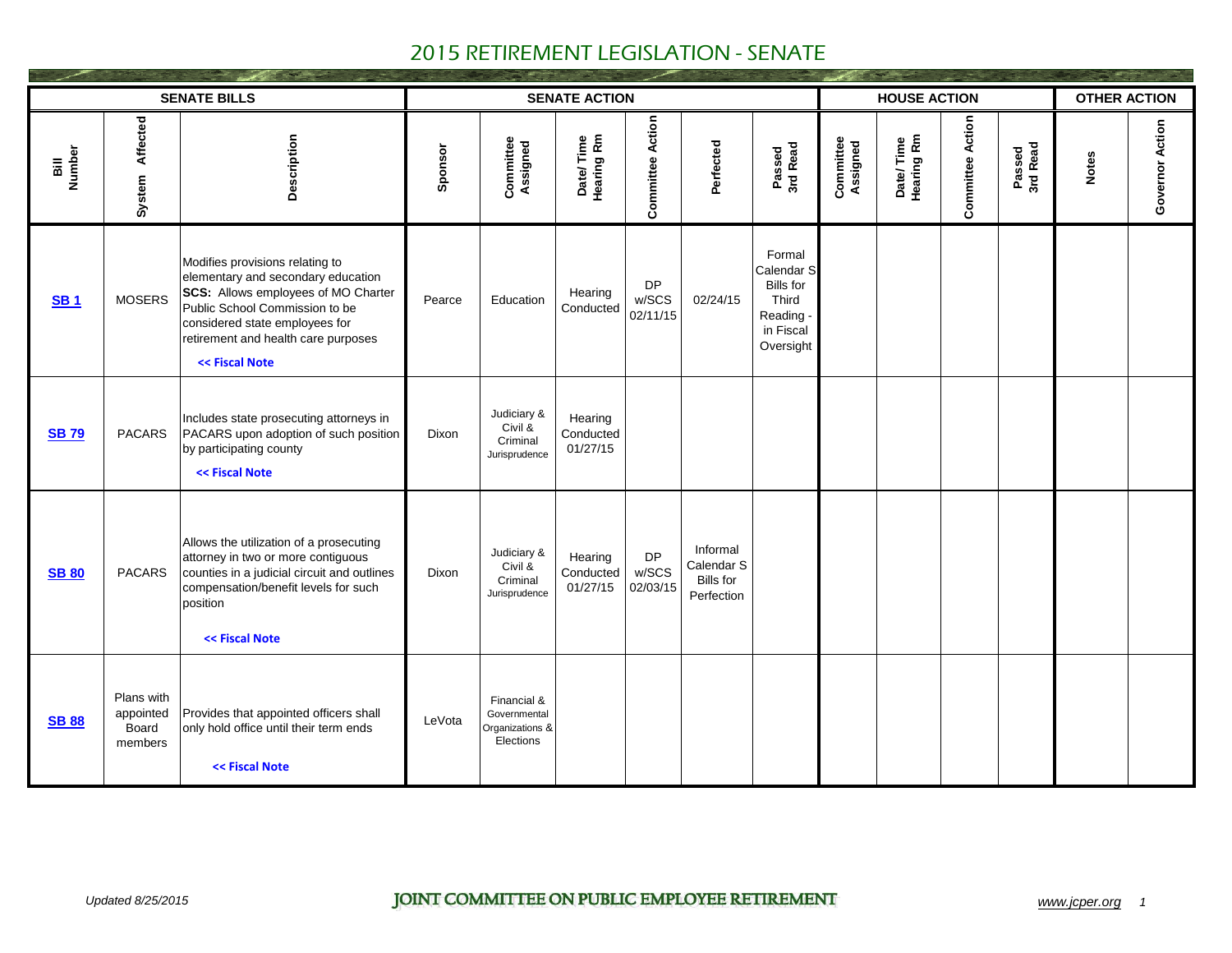|                           |                                  | <b>SENATE BILLS</b>                                                                                                                                                                                                                                                                                                                                                                                                                                                                                                                                                                                                                                                                                                                                                                                              |             |                               | <b>SENATE ACTION</b>             |                                |           |                    |                       | <b>HOUSE ACTION</b>              |                                                                                     |                                                                                                 | <b>OTHER ACTION</b>                                                                                                                                                                                                                      |                 |
|---------------------------|----------------------------------|------------------------------------------------------------------------------------------------------------------------------------------------------------------------------------------------------------------------------------------------------------------------------------------------------------------------------------------------------------------------------------------------------------------------------------------------------------------------------------------------------------------------------------------------------------------------------------------------------------------------------------------------------------------------------------------------------------------------------------------------------------------------------------------------------------------|-------------|-------------------------------|----------------------------------|--------------------------------|-----------|--------------------|-----------------------|----------------------------------|-------------------------------------------------------------------------------------|-------------------------------------------------------------------------------------------------|------------------------------------------------------------------------------------------------------------------------------------------------------------------------------------------------------------------------------------------|-----------------|
| Number<br>ail             | Affected<br>System               | Description                                                                                                                                                                                                                                                                                                                                                                                                                                                                                                                                                                                                                                                                                                                                                                                                      | Sponsor     | Committee<br>Assigned         | Date/Time<br>Hearing Rm          | <b>Committee Action</b>        | Perfected | Passed<br>3rd Read | Committee<br>Assigned | Date/Time<br>Hearing Rm          | <b>Committee Action</b>                                                             | Passed<br>3rd Read                                                                              | <b>Notes</b>                                                                                                                                                                                                                             | Governor Action |
| <b>SB 94</b>              | <b>MOSERS</b>                    | Requires a General Assembly or<br>Statewide Elected Official who first hold<br>office on or after 01/01/16 to participate<br>in a defined contribution retirement plan<br><< Fiscal Note                                                                                                                                                                                                                                                                                                                                                                                                                                                                                                                                                                                                                         | Emery       | General<br>Laws &<br>Pensions | Hearing<br>Conducted<br>01/27/15 |                                |           |                    |                       |                                  |                                                                                     |                                                                                                 |                                                                                                                                                                                                                                          |                 |
| <b>SB 172</b>             | PSRS/<br>PEERS/<br><b>KCPSRS</b> | Requires the State Board of Education to<br>establish minimum graduation<br>requirements for a career and technical<br>education high<br>HCS Adds: Repeals the 07/01/14<br>termination date of a 2.55% benefit<br>multiplier for teachers with 31 or more<br>years of service; Modifies working after<br>retirement provisions to include retirees<br>employed by third party or independent<br>contractor; Extends notification period<br>from 90 days to 1 year relative to<br>nominating a successor beneficiary after<br>death or divorce. Provides a "pop up"<br>provision under certain circumstances<br>relative to divorce after retirement CCR<br>Removed: Repeals the 07/01/14<br>termination date of a 2.55% benefit<br>multiplier for teachers with 31 or more<br>vears of service<br><< Fiscal Note | Romine      | Education                     | Hearing<br>Conducted<br>02/18/15 | <b>DP</b><br>w/SCS<br>02/25/15 | 03/16/15  | 3/19/15            | Elem &<br>Sec Ed      | Hearing<br>Conducted<br>04/13/15 | 04/20/15<br><b>DP</b><br>w/HA's<br>Select<br>Comm on<br>Ed. DP<br>w/HCS<br>04/23/15 | (H) Third<br>Read<br>and<br>Passed<br>w/EC<br>04/30/15<br>(H) Fisca<br>Review<br>DP<br>05/11/15 | In<br>Conference<br>Conferees:<br>(S) Romine,<br>Pearce,<br>Wallingford.<br>Keaveny,<br>Schupp<br>(H) Swan,<br>Rowland,<br>Lair,<br>Montecillo,<br>McNeil<br>Conf Comm<br>Mtg held -<br>Conference<br>Committee<br>Report<br>Distributed |                 |
| <b>SB 219</b><br>(HB 478) | <b>PSRS</b>                      | Repeals the 07/01/14 termination date of<br>a 2.55% benefit multiplier for teachers<br>with 31 or more years of service<br><< Fiscal Note                                                                                                                                                                                                                                                                                                                                                                                                                                                                                                                                                                                                                                                                        | Wallingford | General<br>Laws &<br>Pensions | Hearing<br>Conducted<br>02/24/15 |                                |           |                    |                       |                                  |                                                                                     |                                                                                                 |                                                                                                                                                                                                                                          |                 |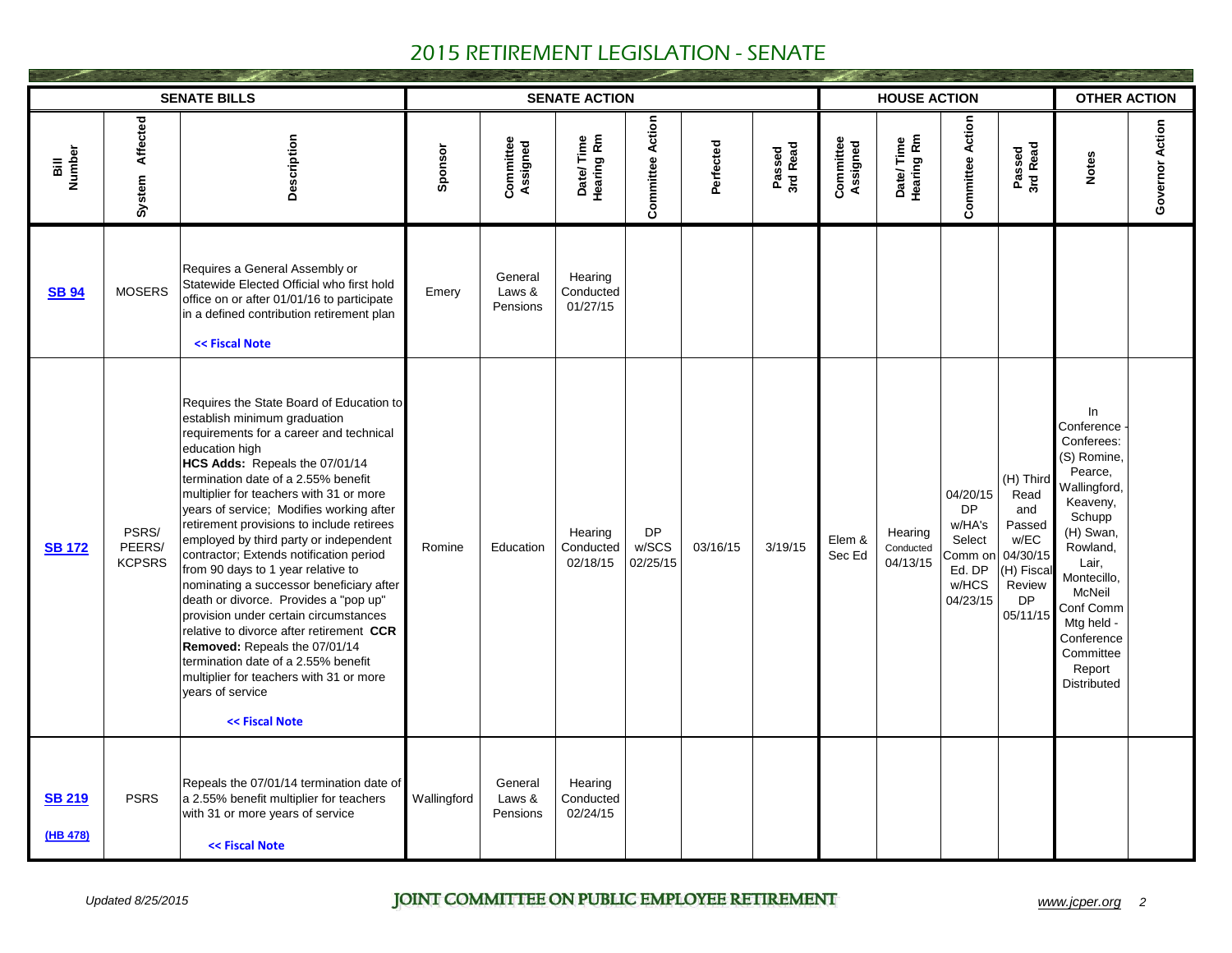|                |                                    | <b>SENATE BILLS</b>                                                                                                                                                      |         |                               | <b>SENATE ACTION</b>             |                         |           |                    |                       | <b>HOUSE ACTION</b>     |                         |                    | <b>OTHER ACTION</b> |                 |
|----------------|------------------------------------|--------------------------------------------------------------------------------------------------------------------------------------------------------------------------|---------|-------------------------------|----------------------------------|-------------------------|-----------|--------------------|-----------------------|-------------------------|-------------------------|--------------------|---------------------|-----------------|
| Bill<br>Number | Affected<br>System                 | Description                                                                                                                                                              | Sponsor | Committee<br>Assigned         | Date/Time<br>Hearing Rm          | <b>Committee Action</b> | Perfected | Passed<br>3rd Read | Committee<br>Assigned | Date/Time<br>Hearing Rm | <b>Committee Action</b> | Passed<br>3rd Read | <b>Notes</b>        | Governor Action |
| <b>SB 238</b>  | MOSERS/<br>MPERS/<br><b>JUDGES</b> | Suspends retired state employees and<br>retired judges benefit payments when<br>employed full-time with a certain political<br>subdivision in Missouri<br><< Fiscal Note | LeVota  | General<br>Laws &<br>Pensions | Hearing<br>Conducted<br>02/24/15 |                         |           |                    |                       |                         |                         |                    |                     |                 |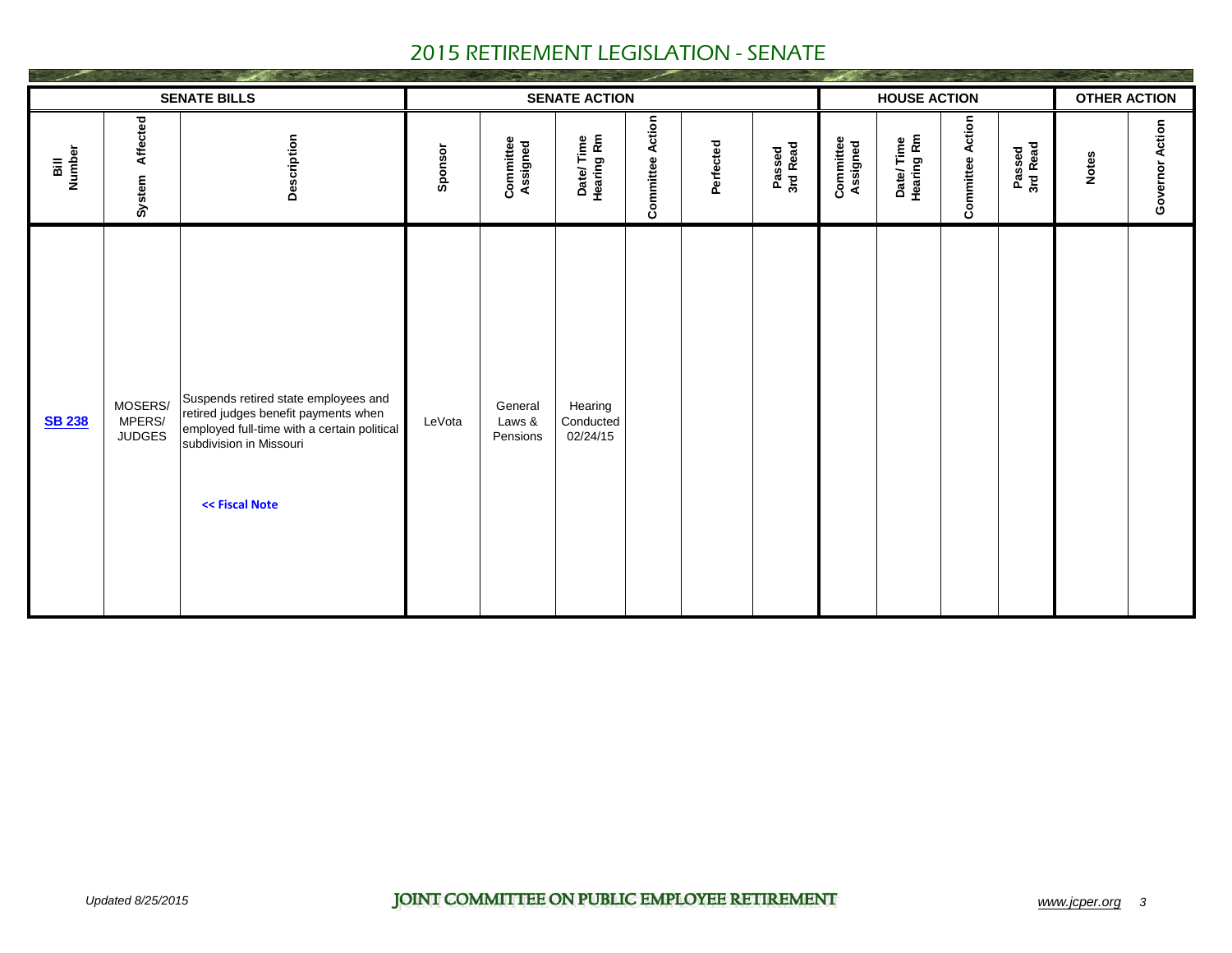|                |                                                                                                                              | <b>SENATE BILLS</b>                                                                                                                                                                                                                                                                                                                                                                                                                                                                                                                                                                                                                                                                                                                                                                                                                                                                                                                                                                                                                                                                                                                                                                                                                                                                                                                                                                                                                                                                                                                                                                                                                                                                                                                                                                                                                            |         |                               | <b>SENATE ACTION</b>                                                                                  |                                |                                  |                       |                       | <b>HOUSE ACTION</b>                                                             |                                                                                     |                                                                                              | <b>OTHER ACTION</b>                                                                                                                                                                                                                                                                                                      |                 |
|----------------|------------------------------------------------------------------------------------------------------------------------------|------------------------------------------------------------------------------------------------------------------------------------------------------------------------------------------------------------------------------------------------------------------------------------------------------------------------------------------------------------------------------------------------------------------------------------------------------------------------------------------------------------------------------------------------------------------------------------------------------------------------------------------------------------------------------------------------------------------------------------------------------------------------------------------------------------------------------------------------------------------------------------------------------------------------------------------------------------------------------------------------------------------------------------------------------------------------------------------------------------------------------------------------------------------------------------------------------------------------------------------------------------------------------------------------------------------------------------------------------------------------------------------------------------------------------------------------------------------------------------------------------------------------------------------------------------------------------------------------------------------------------------------------------------------------------------------------------------------------------------------------------------------------------------------------------------------------------------------------|---------|-------------------------------|-------------------------------------------------------------------------------------------------------|--------------------------------|----------------------------------|-----------------------|-----------------------|---------------------------------------------------------------------------------|-------------------------------------------------------------------------------------|----------------------------------------------------------------------------------------------|--------------------------------------------------------------------------------------------------------------------------------------------------------------------------------------------------------------------------------------------------------------------------------------------------------------------------|-----------------|
| Bill<br>Number | Affected<br>System                                                                                                           | Description                                                                                                                                                                                                                                                                                                                                                                                                                                                                                                                                                                                                                                                                                                                                                                                                                                                                                                                                                                                                                                                                                                                                                                                                                                                                                                                                                                                                                                                                                                                                                                                                                                                                                                                                                                                                                                    | Sponsor | Committee<br>Assigned         | Date/Time<br>Hearing Rm                                                                               | <b>Committee Action</b>        | Perfected                        | Passed<br>3rd Read    | Committee<br>Assigned | Date/Time<br>Hearing Rm                                                         | <b>Committee Action</b>                                                             | Passed<br>3rd Read                                                                           | <b>Notes</b>                                                                                                                                                                                                                                                                                                             | Governor Action |
| <b>SB 270</b>  | <b>KC PSRS/</b><br>St. Louis<br>PSRS/<br>PSRS/<br>PEERS/<br>St. Louis<br>Police/<br>MOSERS/<br>MPERS/<br>All Public<br>Plans | Adds a charter school representative to the Boards<br>of Trustees<br>SCS: Maintains the 11 member board including<br>charter school representation HCA #2 Adds:<br>Repeals the 07/01/14 termination date of a 2.55%<br>benefit multiplier for teachers with 31 or more<br>years of service; Modifies working after retirement<br>provisions to include retirees employed by third<br>party or independent contractor; Extends<br>notification period from 90 days to 1 year relative<br>to nominating a successor beneficiary after death<br>or divorce. Provides a "pop up" provision under<br>certain circumstances relative to divorce after<br>retirement<br>HCS Adds: Modifies certain provisions relative to<br>disability determination process; Modifies working<br>after retirement provisions to include retirees<br>employed by third party or independent contractor;<br>Extends notification period from 90 days to 1 year<br>relative to nominating a successor beneficiary after<br>death or divorce. Provides a "pop up" provision<br>under certain circumstances relative to divorce<br>after retirement<br>HA #1 Adds: Allows a retired state employee to<br>repay retirement benefits plus interest and be<br>considered as having not retired<br>HA #2 Adds: Clarifies reporting responsibilities<br>relative to reporting of pension forfeiture & felony<br>convictions<br><b>HA#3</b><br>Adds: Provides for a health care incentive for<br>MOSERS covered state employees who retire<br>between March 1 & October 31 - Removed in CCR<br>HA #4 Adds: Permanently extends the 2.55%<br>benefit multiplier for teachers with 31 or more<br>years of service w/EC-Removed in CCR<br>HA #5 Adds: Increases the state employees<br>deferred compensation cap from \$75 to \$100 per<br>month-Removed in CCR<br><< Fiscal Note | Nasheed | General<br>Laws &<br>Pensions | Hearing<br>Conducted<br>02/17/15<br>Bill<br>reconsidered<br>03/03/15<br>$3:00$ pm<br>SCR <sub>1</sub> | <b>DP</b><br>w/SCS<br>03/04/15 | Consent   On Consent<br>Calendar | Consent -<br>03/12/15 | Pensions              | Hearing<br>Conducted<br>04/07/15<br>Executive<br>Session<br>DP w/HA<br>04/14/15 | Select<br>Comm.<br>on Fin.<br>Inst. &<br>Taxation<br><b>DP</b><br>w/HCS<br>04/21/15 | (H) Third<br>Read &<br>Passed<br>w/EC<br>04/29/15<br>(H) Fiscal<br>Review<br>DP.<br>05/07/15 | <b>Provision</b><br>from SB 270<br>added in<br><b>HCS SB 300</b><br>and SA#1<br><b>HB 629</b><br>ln.<br>Conference<br>Conferees:<br>(S) Nasheed,<br>Schaaf,<br>Wallingford,<br>Onder.<br>Keaveny (H)<br>Dugger,<br>Walker,<br>Leara,<br>Montecillo,<br>Colona<br>Conference<br>Committee<br>Report<br><b>Distributed</b> |                 |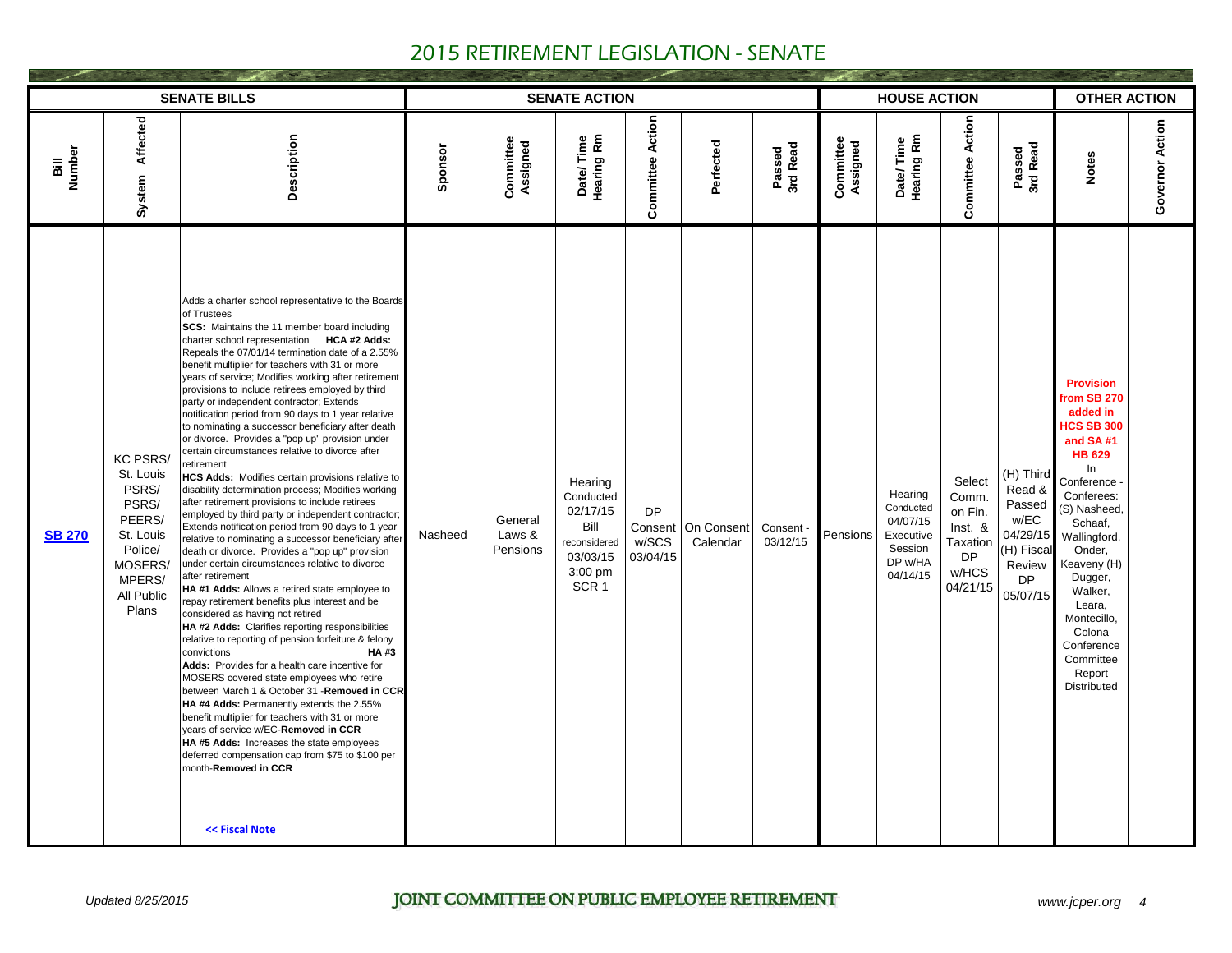|                           |                                                                                   | <b>SENATE BILLS</b>                                                                                                                                                                                                                                                                                                                                                                                                                                                                                                                                                                                                                                                                                                                                  |         |                               | <b>SENATE ACTION</b>             |                         |           |                    |                       | <b>HOUSE ACTION</b>                                        |                                                                        |                                                                                     | <b>OTHER ACTION</b>                                                                                                                                                                                                                                               |                 |
|---------------------------|-----------------------------------------------------------------------------------|------------------------------------------------------------------------------------------------------------------------------------------------------------------------------------------------------------------------------------------------------------------------------------------------------------------------------------------------------------------------------------------------------------------------------------------------------------------------------------------------------------------------------------------------------------------------------------------------------------------------------------------------------------------------------------------------------------------------------------------------------|---------|-------------------------------|----------------------------------|-------------------------|-----------|--------------------|-----------------------|------------------------------------------------------------|------------------------------------------------------------------------|-------------------------------------------------------------------------------------|-------------------------------------------------------------------------------------------------------------------------------------------------------------------------------------------------------------------------------------------------------------------|-----------------|
| Number<br>5il             | Affected<br>System                                                                | Description                                                                                                                                                                                                                                                                                                                                                                                                                                                                                                                                                                                                                                                                                                                                          | Sponsor | Committee<br>Assigned         | Date/Time<br>Hearing Rm          | <b>Committee Action</b> | Perfected | 3rd Read<br>Passed | Committee<br>Assigned | Date/Time<br>Hearing Rm                                    | <b>Committee Action</b>                                                | 3rd Read<br>Passed                                                                  | <b>Notes</b>                                                                                                                                                                                                                                                      | Governor Action |
| <b>SB 283</b><br>(HB 494) | LAGERS/<br>St. Louis<br>Police/<br>St. Louis<br>Employees/<br>All Public<br>Plans | Allows a covered employer to elect<br>LAGERS administration of a closed prior<br>pension plan<br>HCS Adds: Modifies certain provisions<br>relative to disability determination<br>process<br>HA#1 Adds: Clarifies provisions<br>relative to pension forfeiture and felony<br>convictions - CCR: clarifies provisions<br>realtive to reporting<br>HA#2 Adds: Allows participating political<br>subdivisions to elect to cover certain<br>employee classes as public safety<br>employees; Allows employees<br>transferred to the police department to<br>elect retirement system membership -<br><b>CCR:</b> Allows participating political<br>subdivisions to elect to cover certain<br>EMS personnel as public safety<br>employees<br><< Fiscal Note | Kehoe   | General<br>Laws &<br>Pensions | Hearing<br>Conducted<br>02/17/15 | <b>DP</b><br>02/24/15   | 03/04/15  | 03/05/15           | Pensions              | Hearing<br>Conducted<br>and voted<br><b>DP</b><br>04/14/15 | Select<br>Comm. on<br>Fin. Inst. &<br>Taxation<br>DP w/HCS<br>04/21/15 | (H) Third<br>Read &<br>Passed<br>04/28/15<br>(H) Fiscal<br>Review<br>DP<br>05/07/15 | In<br>Conference<br>Conferees:<br>(S) Kehoe,<br>Wasson,<br>Pearce,<br>Keaveny,<br>Schupp (H)<br>Leara,<br>McCaherty,<br>Mathews,<br>Colona and<br>Carpenter<br>Conference<br>Committee<br>Meeting held<br>Conference<br>Committee<br>Report<br><b>Distributed</b> |                 |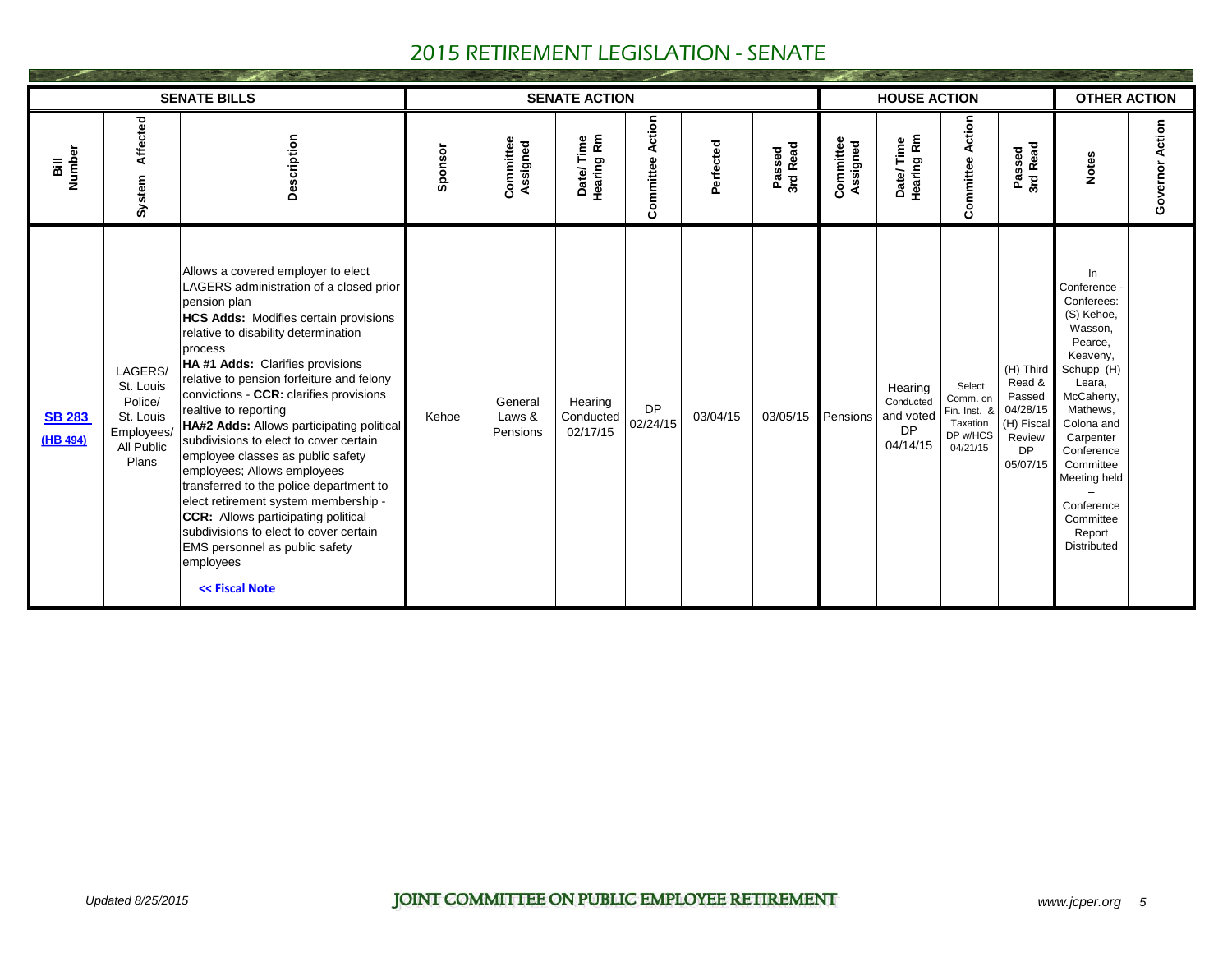|                                       |                                                                                                                                                            | <b>SENATE BILLS</b>                                                                                                                                                                                                                                                                                                                                                                                                                                                                                                                                                                                                                                                                                                                                                                                                                                                                                                                                                                                                                                                                                                                                                                                                                                                           |         |                               | <b>SENATE ACTION</b>             |                                |           |                    |                       | <b>HOUSE ACTION</b>     |                                                                                     |                                                                                     | <b>OTHER ACTION</b>                                                                                                                                                                                                                                                                                     |                 |
|---------------------------------------|------------------------------------------------------------------------------------------------------------------------------------------------------------|-------------------------------------------------------------------------------------------------------------------------------------------------------------------------------------------------------------------------------------------------------------------------------------------------------------------------------------------------------------------------------------------------------------------------------------------------------------------------------------------------------------------------------------------------------------------------------------------------------------------------------------------------------------------------------------------------------------------------------------------------------------------------------------------------------------------------------------------------------------------------------------------------------------------------------------------------------------------------------------------------------------------------------------------------------------------------------------------------------------------------------------------------------------------------------------------------------------------------------------------------------------------------------|---------|-------------------------------|----------------------------------|--------------------------------|-----------|--------------------|-----------------------|-------------------------|-------------------------------------------------------------------------------------|-------------------------------------------------------------------------------------|---------------------------------------------------------------------------------------------------------------------------------------------------------------------------------------------------------------------------------------------------------------------------------------------------------|-----------------|
| Number<br>ili B                       | Affected<br>System                                                                                                                                         | Description                                                                                                                                                                                                                                                                                                                                                                                                                                                                                                                                                                                                                                                                                                                                                                                                                                                                                                                                                                                                                                                                                                                                                                                                                                                                   | Sponsor | Committee<br>Assigned         | Date/Time<br>Hearing Rm          | <b>Committee Action</b>        | Perfected | Passed<br>3rd Read | Committee<br>Assigned | Date/Time<br>Hearing Rm | <b>Committee Action</b>                                                             | Passed<br>3rd Read                                                                  | <b>Notes</b>                                                                                                                                                                                                                                                                                            | Governor Action |
| <b>SB 300</b><br>(HB 629)<br>(HB 630) | KC Police &<br>Civilian<br>Police/<br>City of<br>Springfield<br>/St. Louis<br>Police/<br>KCPSRS/<br>StLPSRS/<br>PSRS/<br>PEERS/<br>MOSERS/<br><b>MPERS</b> | Provisions relative to Internal Revenue<br>Code compliance<br>SCS: Modifies military leave as it relates<br>to service credit<br><b>HCS Adds: Modifies ballot language for</b><br>the public safety sales tax in Springfield;<br>Modifies certain provisions relative to<br>disability determination process; Adds a<br>charter school representative to the<br>Boards of Trustees; Modifies working<br>after retirement provisions to include<br>retirees employed by third party or<br>independent contractor (KCPSRS)<br>HA #1 Adds: Modifies working after<br>retirement provisions to include retirees<br>employed by third party or independent<br>contractor (PSRS)<br>HA#2 Adds: Allows a retired state<br>employee to repay retirement benefits<br>plus interest and be considered as<br>having not retired - Removed in CCR<br><b>HA#3 Adds: Provides for a health care</b><br>incentive for MOSERS covered state<br>employees who retire between March 1<br>& October 31 - Removed in CCR<br>HA #5 Adds: Extends notification period<br>from 90 days to 1 year relative to<br>nominating a successor beneficiary after<br>death or divorce. Provides a "pop up"<br>provision under certain circumstances<br>relative to divorce after retirement<br><< Fiscal Note | Silvey  | General<br>Laws &<br>Pensions | Hearing<br>Conducted<br>02/24/15 | <b>DP</b><br>w/SCS<br>03/10/15 | 03/31/15  | 04/02/15           | Pensions              | DP w/HA's<br>04/21/15   | Select<br>Comm.<br>on Fin.<br>Inst. &<br>Taxation<br><b>DP</b><br>w/HCS<br>04/23/15 | (H) Third<br>Read &<br>Passed<br>04/30/15<br>(H) Fiscal<br>Review<br>DP<br>05/11/15 | <b>Provisions</b><br>from SCS<br>included in<br><b>SA#2 HB</b><br>515<br>In<br>Conference<br>Conferees:<br>(S) Silvey,<br>Parson,<br>Schaaf,<br>Keaveny,<br>Curls<br>(H) Leara,<br>Johnson,<br>Taylor,<br>Webber,<br>Kendrick<br>Conf Comm<br>Mtg -<br>Conference<br>Committee<br>Report<br>Distributed |                 |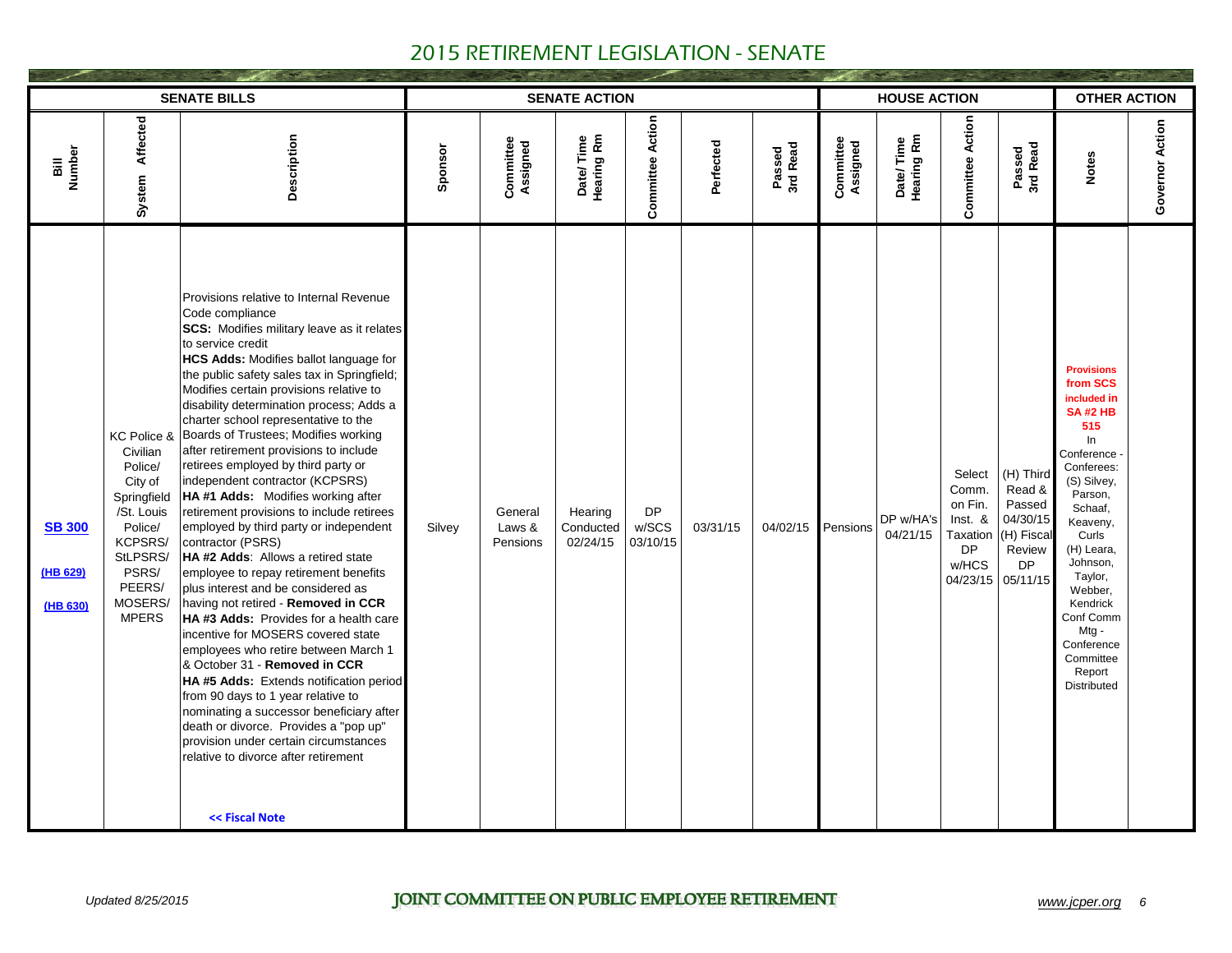|                            |                                             | <b>SENATE BILLS</b>                                                                                                                                                                                                                                                                                                                 |            |                                                     | <b>SENATE ACTION</b>             |                                |                                                                                                |                    |                       | <b>HOUSE ACTION</b>     |                         |                    | <b>OTHER ACTION</b> |                 |
|----------------------------|---------------------------------------------|-------------------------------------------------------------------------------------------------------------------------------------------------------------------------------------------------------------------------------------------------------------------------------------------------------------------------------------|------------|-----------------------------------------------------|----------------------------------|--------------------------------|------------------------------------------------------------------------------------------------|--------------------|-----------------------|-------------------------|-------------------------|--------------------|---------------------|-----------------|
| Number<br>ail              | Affected<br>System                          | Description                                                                                                                                                                                                                                                                                                                         | Sponsor    | Committee<br>Assigned                               | Date/Time<br>Hearing Rm          | <b>Committee Action</b>        | Perfected                                                                                      | Passed<br>3rd Read | Committee<br>Assigned | Date/Time<br>Hearing Rm | <b>Committee Action</b> | Passed<br>3rd Read | <b>Notes</b>        | Governor Action |
| <b>SB 372</b><br>(HB 691)  | MOSERS/<br>Deferred<br>Compensation<br>Plan | Provides for automatic annual deferred<br>compensation increases of 0.5% of<br>salary to a maximum of 5% of salary for<br>employees hired or rehired on or after<br>07/01/16<br>SCS: Employees enrolled in the<br>automatic increase shall receive annual<br>notice prior to the beginning of each<br>fiscal year<br><< Fiscal Note | Keaveny    | General<br>Laws &<br>Pensions                       | Hearing<br>Conducted<br>03/04/15 | <b>DP</b><br>w/SCS<br>03/10/15 | SA #1<br>adopted bill<br>placed on<br>Informal<br>Calendar S<br><b>Bills for</b><br>Perfection |                    |                       |                         |                         |                    |                     |                 |
| <b>SB 384</b>              | Sheriff's<br>Retirement<br>System           | Provides for compensation adjustments                                                                                                                                                                                                                                                                                               | Munzlinger | Jobs                                                |                                  |                                |                                                                                                |                    |                       |                         |                         |                    |                     |                 |
| <b>SB 555</b><br>(HB 1107) | All Public<br>Plans                         | Disqualifies non-vested active employee<br>from receiving retirement benefits in<br>certain circumstances associated with<br>marriages other than a marriage<br>between a man and a woman                                                                                                                                           | Emery      | Judiciary<br>& Civil &<br>Criminal<br>Jurisprudence |                                  |                                |                                                                                                |                    |                       |                         |                         |                    |                     |                 |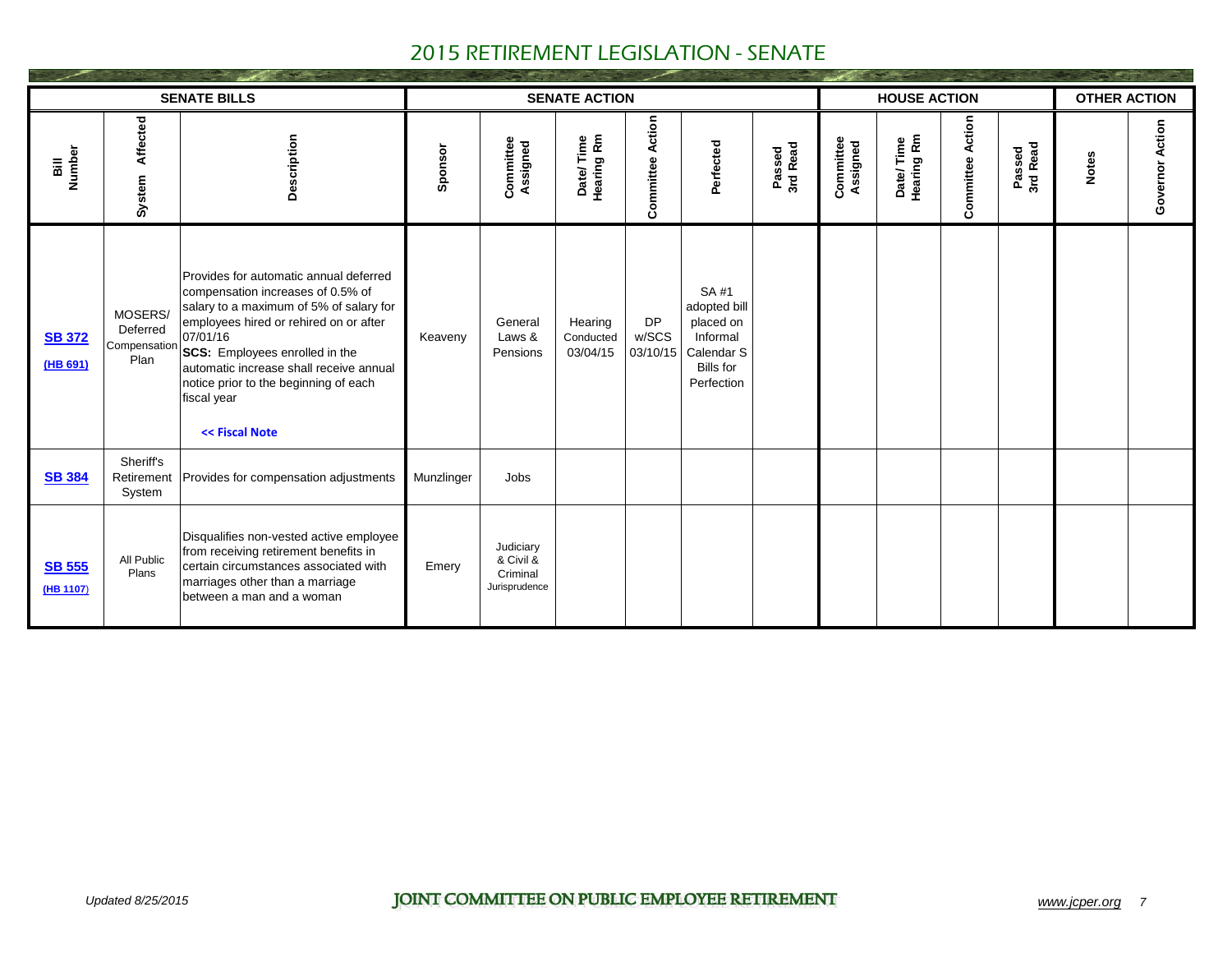|                           |                                     | <b>HOUSE BILLS</b>                                                                                                                                                                                                                              |           |                                    | <b>HOUSE ACTION</b>                                            |                                                                        |                                                                              |                            |                               | <b>SENATE ACTION</b>             |                                                                 |                                                                                                                                                                                           | <b>OTHER ACTION</b>                                                                                                                                          |                           |
|---------------------------|-------------------------------------|-------------------------------------------------------------------------------------------------------------------------------------------------------------------------------------------------------------------------------------------------|-----------|------------------------------------|----------------------------------------------------------------|------------------------------------------------------------------------|------------------------------------------------------------------------------|----------------------------|-------------------------------|----------------------------------|-----------------------------------------------------------------|-------------------------------------------------------------------------------------------------------------------------------------------------------------------------------------------|--------------------------------------------------------------------------------------------------------------------------------------------------------------|---------------------------|
| Number<br>ail             | System<br>Affected                  | Description                                                                                                                                                                                                                                     | Sponsor   | Committee<br>Assigned              | Date/Time<br>Hearing Rm                                        | Committee<br>Action                                                    | Perfected                                                                    | Passed<br>3rd Read         | Committee<br>Assigned         | Date/Time<br>Hearing Rm          | <b>Committee</b><br>Action                                      | Passed<br>3rd Read                                                                                                                                                                        | <b>Notes</b>                                                                                                                                                 | Governor Action           |
| <b>HB 42</b>              | <b>MOSERS</b>                       | Modifies provisions relating to<br>elementary and secondary education<br>SCS added: Allows employees of MO<br>Charter Public School Commission to<br>be considered state employees for<br>retirement and health care purposes<br><< Fiscal Note | Wood      | Emerging<br>Issues in<br>Education | Hearing<br>Conducted<br>02/02/15<br>DP w/HA's<br>02/10/15      | Select<br>Comm.<br>on Ed.<br><b>DP</b><br>w/HCS<br>02/19/15            | 02/24/15<br>Perfected<br>w/HA's<br>Fiscal<br>Review<br><b>DP</b><br>02/25/15 | 02/25/15<br>EC<br>Adopted  | Education                     | Hearing<br>Conducted<br>03/11/15 | <b>DP</b><br>w/SCS<br>03/19/15<br>GAFO<br><b>DP</b><br>04/02/15 | (S) Third<br>Read &<br>Passed<br>w/SA's &<br>EC<br>Adopted<br>04/15/15<br>(H) Fiscal<br>Review DP<br>05/05/15<br>(H) Third<br>Read &<br>Passed w/<br><b>EC TAFP'd</b><br>w/EC<br>05/05/15 | In Conference<br>Conferees (S)<br>Pearcs, Schmitt.<br>Emery,<br>Chappelle-<br>Nadal, Holsmar<br>(H) Conferees<br>Wood, Cierpiot,<br>Lair, Pierson,<br>Curtis | <b>Vetoed</b><br>06/26/15 |
| <b>HB 326</b>             | All Defined<br><b>Benefit Plans</b> | Clarifies that Section 105.666 Board<br>education requirements apply to public<br>defined benefit pension plans<br><< Fiscal Note                                                                                                               | Leara     | Pensions                           | Hearing<br>Conducted<br>03/10/15<br>DP Consent<br>03/10/15     | Select<br>Comm. on<br>Rules<br><b>DP</b><br>Consent<br>03/11/15        | 03/30/15                                                                     | 03/31/15                   | General<br>Laws &<br>Pensions | Hearing<br>Conducted<br>04/14/15 | <b>DP</b><br>Consent<br>04/14/15                                | TAFP'd<br>05/04/15                                                                                                                                                                        |                                                                                                                                                              | <b>Vetoed</b><br>07/10/15 |
| <b>HB 478</b><br>(SB 219) | <b>PSRS</b>                         | Repeals the 07/01/14 termination date<br>of a 2.55% benefit multiplier for teachers<br>with 31 or more years of service<br><b>HCS: Emergency Clause</b><br><< Fiscal Note                                                                       | Fitzwater | Pensions                           | Hearing<br>Conducted<br>02/10/15<br>DP<br>w/HCA #1<br>02/24/15 | Select<br>Comm. on<br>Fin. Inst. &<br>Taxation<br>DP w/HCS<br>02/26/15 | 04/01/15                                                                     | 04/02/15<br>EC<br>Defeated | Education                     | Hearing<br>Conducted<br>04/15/15 | <b>DP</b><br>04/22/15                                           | (S) Third<br>Read<br>Calendar                                                                                                                                                             |                                                                                                                                                              |                           |
| <b>HB 484</b>             | <b>MOSERS</b>                       | Establishes a defined contribution plan<br>for new elected officials becoming<br>members after January 1, 2016<br><< Fiscal Note                                                                                                                | Koenig    | Pensions                           | Hearing<br>Conducted<br>03/17/15                               |                                                                        |                                                                              |                            |                               |                                  |                                                                 |                                                                                                                                                                                           |                                                                                                                                                              |                           |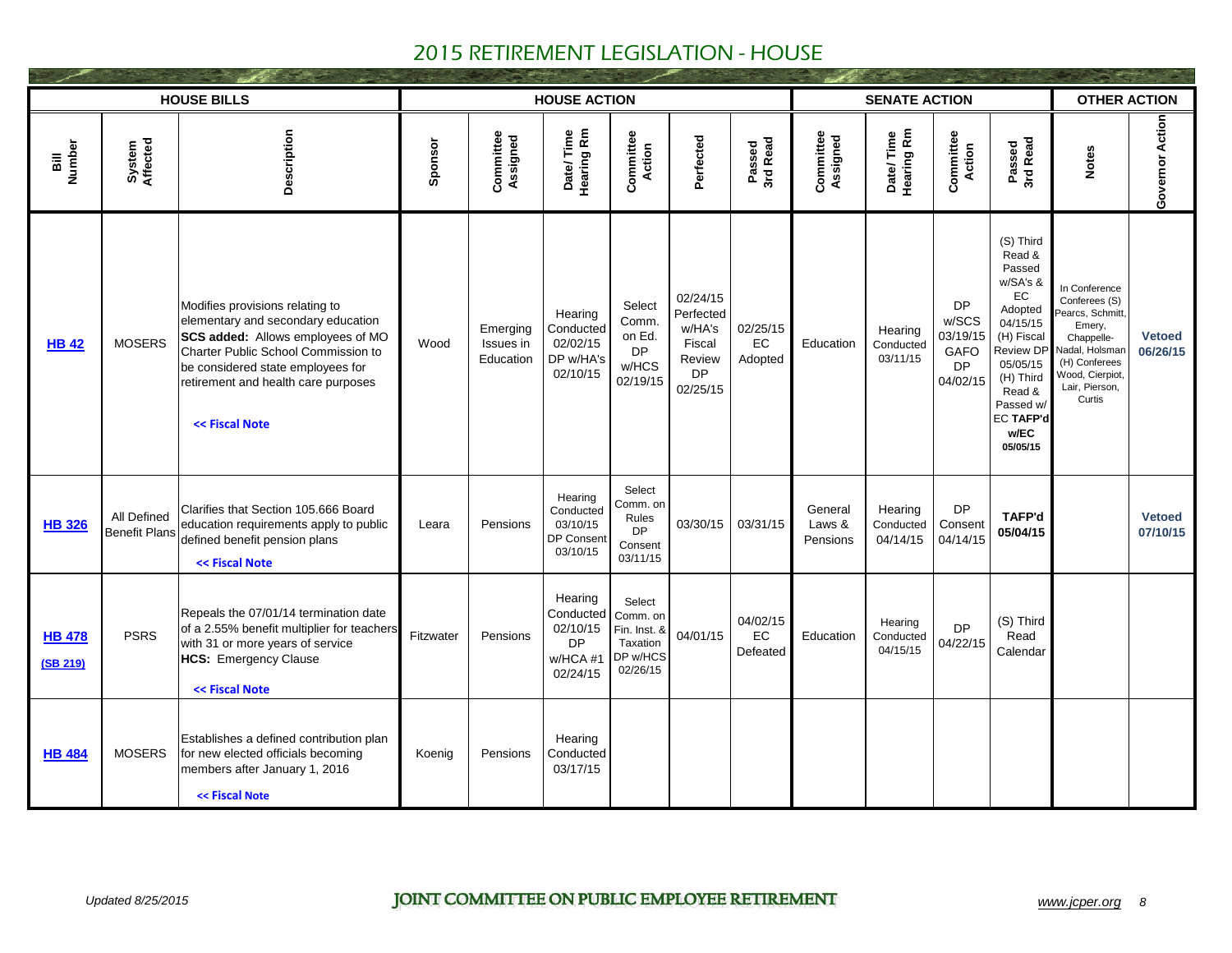|                           |                                                                                     | <b>HOUSE BILLS</b>                                                                                                                                                                                                                                                                                                                              |         |                                                           | <b>HOUSE ACTION</b>                                               |                                                                         |           |                    |                               | <b>SENATE ACTION</b>                    |                                  |                                                                                                                                    | <b>OTHER ACTION</b>                                                                                            |                           |
|---------------------------|-------------------------------------------------------------------------------------|-------------------------------------------------------------------------------------------------------------------------------------------------------------------------------------------------------------------------------------------------------------------------------------------------------------------------------------------------|---------|-----------------------------------------------------------|-------------------------------------------------------------------|-------------------------------------------------------------------------|-----------|--------------------|-------------------------------|-----------------------------------------|----------------------------------|------------------------------------------------------------------------------------------------------------------------------------|----------------------------------------------------------------------------------------------------------------|---------------------------|
| Number<br>ail             | System<br>Affected                                                                  | Description                                                                                                                                                                                                                                                                                                                                     | Sponsor | Committee<br>Assigned                                     | Date/Time<br>Hearing Rm                                           | Committee<br><b>Action</b>                                              | Perfected | Passed<br>3rd Read | Committee<br>Assigned         | Date/Time<br>Hearing Rm                 | <b>Committee</b><br>Action       | Passed<br>3rd Read                                                                                                                 | <b>Notes</b>                                                                                                   | Governor Action           |
| <b>HB 485</b>             | MOSERS/<br><b>MPERS</b>                                                             | Establishes a hybrid retirement plan for<br>new state employees & elected officials<br><< Fiscal Note                                                                                                                                                                                                                                           | Koenig  | Pensions<br>Re-Referred<br>to<br>Government<br>Efficiency | Hearing<br>Conducted<br>03/09/15                                  |                                                                         |           |                    |                               |                                         |                                  |                                                                                                                                    |                                                                                                                |                           |
| <b>HB 494</b><br>(SB 283) | <b>LAGERS</b>                                                                       | Allows a covered employer to elect<br>LAGERS administration of a closed<br>prior pension plan<br><< Fiscal Note                                                                                                                                                                                                                                 | Leara   | Pensions                                                  | Hearing<br>Conducted<br>02/24/15<br><b>DP</b><br>02/24/15         | Select<br>Comm. on<br>Fin. Inst. &<br>Taxation<br><b>DP</b><br>02/26/15 | 04/21/15  | 04/22/15           | General<br>Laws &<br>Pensions | 04/28/15<br>2:00 pm<br>SCR <sub>1</sub> | <b>DP</b><br>04/28/15            | (S) Third<br>Read<br>Calendar                                                                                                      |                                                                                                                |                           |
| <b>HB 515</b>             | St. Louis<br>Police/St.<br>Louis<br>Employees/<br>KC Police &<br>Civilian<br>Police | Modifies certain provisions relative to<br>disability determination process<br>SA #1 - Allows employees transferred to<br>the police department to elect<br>retirement system membership<br>SA #2 - Provisions relative to Internal<br>Revenue Code compliance; Modifies<br>military leave as it relates to service<br>credit<br><< Fiscal Note | Leara   | Pensions                                                  | Hearing<br>Conducted<br>03/10/15<br>DP Consent<br>03/10/15        | Select<br>Comm. on<br>Rules<br><b>DP</b><br>Consent<br>03/11/15         | 03/30/15  | 03/31/15           | General<br>Laws &<br>Pensions | Hearing<br>Conducted<br>04/14/15        | <b>DP</b><br>04/14/15            | 04/27/15<br>as<br>Amended<br>and $(H)$<br>Fiscal<br>Review<br>voted DP<br>04/28/15<br><b>TAFP'd</b><br>04/30/15                    | <b>Provisions</b><br>included in<br><b>HCS SB 283</b><br><b>HCS SCS SB</b><br>270 and HCS<br><b>SCS SB 300</b> | <b>Signed</b><br>07/13/15 |
| <b>HB 629</b><br>(SB 300) | KC Police &<br>Civilian<br>Police/<br>StLPSRS/<br><b>KCPSRS</b>                     | Provisions relative to Internal Revenue<br>Code compliance<br>SA #1 Adds: Adds a charter school<br>representative to the Boards of Trustees<br><< Fiscal Note                                                                                                                                                                                   | Leara   | Pensions                                                  | Hearing<br>Conducted<br>03/10/15<br><b>DP Consent</b><br>03/10/15 | Select<br>Comm. on<br>Rules<br><b>DP</b><br>Consent<br>03/11/15         | 03/30/15  | 03/31/15           | General<br>Laws &<br>Pensions | Hearing<br>Conducted<br>04/14/15        | <b>DP</b><br>Consent<br>04/14/15 | (S) Third<br>Read &<br>Passed<br>w/SA<br>04/29/15<br>(H) Fiscal<br><b>Review DP</b><br>$w/SA$ #1<br>04/30/15<br>TAFP'd<br>05/15/15 | <b>Provisions</b><br>included in<br>SA #2 HB 515                                                               | <b>Vetoed</b><br>07/07/15 |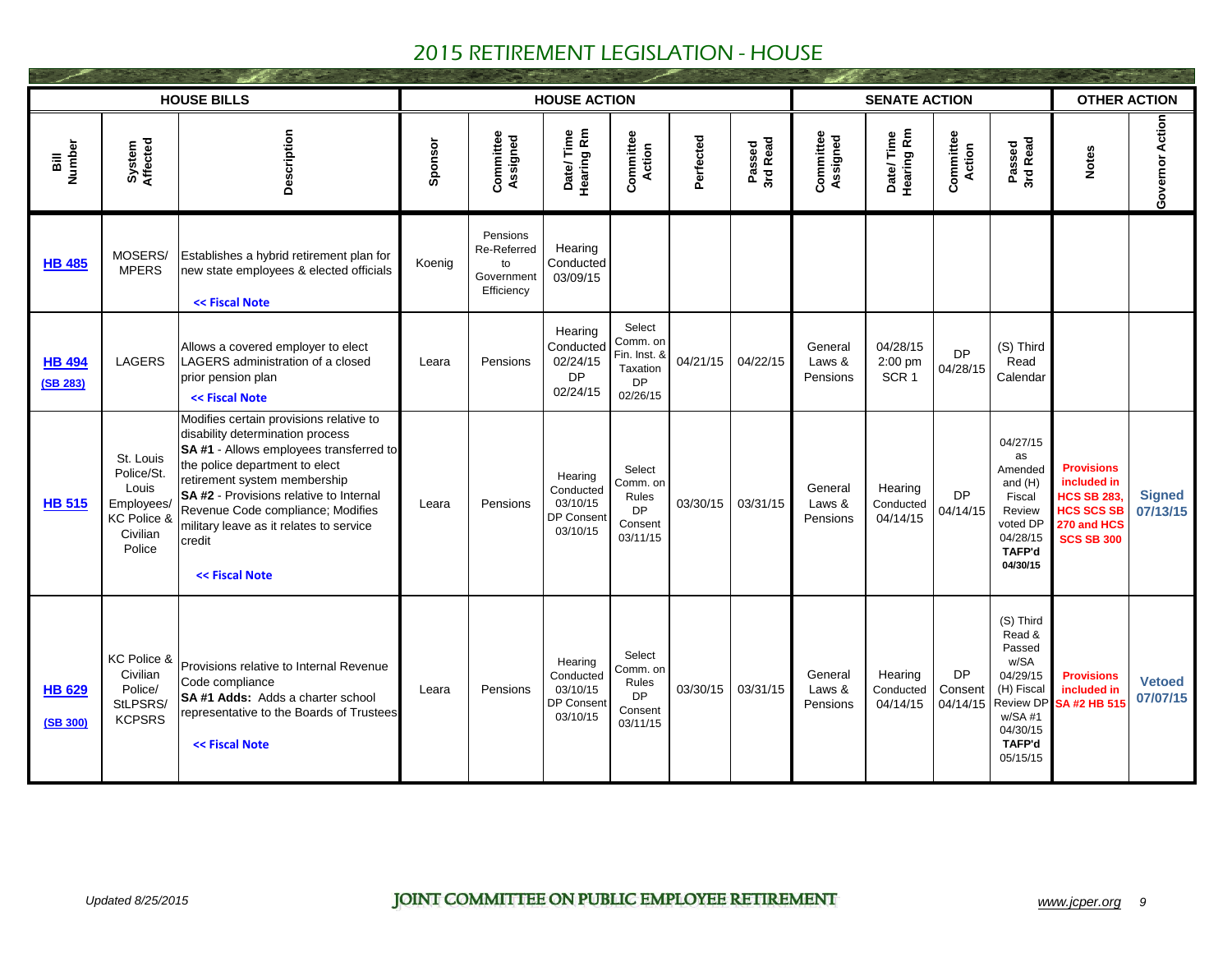|                           |                                                                            | <b>HOUSE BILLS</b>                                                                                                                                                                                                                                                                                                   |         |                                         | <b>HOUSE ACTION</b>                                       |                                                                         |                                                                                 |                    |                               | <b>SENATE ACTION</b>             |                                |                    | <b>OTHER ACTION</b>                                                                                                                                                                             |                 |
|---------------------------|----------------------------------------------------------------------------|----------------------------------------------------------------------------------------------------------------------------------------------------------------------------------------------------------------------------------------------------------------------------------------------------------------------|---------|-----------------------------------------|-----------------------------------------------------------|-------------------------------------------------------------------------|---------------------------------------------------------------------------------|--------------------|-------------------------------|----------------------------------|--------------------------------|--------------------|-------------------------------------------------------------------------------------------------------------------------------------------------------------------------------------------------|-----------------|
| Bill<br>Number            | System<br>Affected                                                         | Description                                                                                                                                                                                                                                                                                                          | Sponsor | Committee<br>Assigned                   | Date/Time<br>Hearing Rm                                   | Committee<br><b>Action</b>                                              | Perfected                                                                       | Passed<br>3rd Read | Committee<br>Assigned         | Date/Time<br>Hearing Rm          | <b>Committee</b><br>Action     | Passed<br>3rd Read | <b>Notes</b>                                                                                                                                                                                    | Governor Action |
| <b>HB 630</b>             | KC Police &<br>Civilian<br>Police                                          | Modifies military leave as it relates to<br>service credit<br><< Fiscal Note                                                                                                                                                                                                                                         | Leara   | Pensions                                | Hearing<br>Conducted<br>03/10/15<br><b>DP</b><br>03/17/15 | Select<br>Comm. on<br>Fin. Inst. &<br>Taxation<br>DP<br>04/02/15        | 04/22/15                                                                        | 04/22/15           | General<br>Laws &<br>Pensions | Hearing<br>Conducted<br>05/05/15 | <b>DP</b><br>05/05/15          |                    | <b>Provisions</b><br>included in<br><b>SCS SB 300</b><br>and SA #2 HB<br>515                                                                                                                    |                 |
| <b>HB 643</b>             | LAGERS/<br>St. Louis<br>Police &<br>St. Louis<br>Employees/<br><b>CERF</b> | Allows participating political subdivisions<br>to elect to cover certain employee<br>classes as public safety employees<br>HA #1 - Allows employees transferred<br>to the police department to elect<br>retirement system membership<br>HA #1 to HA #1 - Removes QDRO from<br>execution provisions<br><< Fiscal Note | Hinson  | Pensions                                | Hearing<br>Conducted<br>02/24/15<br><b>DP</b><br>02/24/15 | Select<br>Comm. on<br>Fin. Inst. &<br>Taxation<br><b>DP</b><br>02/26/15 | 04/14/15<br>as<br>Amended                                                       | 04/16/15           | General<br>Laws &<br>Pensions | Hearing<br>Conducted<br>04/28/15 | <b>DP</b><br>w/SCS<br>05/05/15 |                    | <b>Original</b><br>provisions<br>included in<br><b>HA#2 - HCS</b><br><b>SB 283</b><br><b>Portions of</b><br><b>HB 643</b><br>included in<br><b>CCR HCS SB</b><br><b>283 (ems)</b><br>personnel) |                 |
| <b>HB 691</b><br>(SB 372) | MOSERS/<br>MPERS/<br>Deferred<br>Comp. Plan                                | Provides for automatic annual deferred<br>compensation increases of 0.5% of<br>salary to a maximum of 5% of salary for<br>employees hired or rehired on or after<br>07/01/16<br><b>HA#1 - Increases the state employees</b><br>deferred compensation cap from \$75 to<br>\$100 per month<br><< Fiscal Note           | Leara   | Pensions                                | Hearing<br>Conducted<br>03/10/15<br>DP<br>03/10/15        | Select<br>Comm. on<br>Fin. Inst. &<br>Taxation<br><b>DP</b><br>03/12/15 | 04/15/15<br>as<br>Amended<br>Ref to<br>Fiscal<br>Review<br>voted DP<br>04/21/15 | 04/21/15           | General<br>Laws &<br>Pensions |                                  |                                |                    |                                                                                                                                                                                                 |                 |
| <b>HB 750</b>             | MOSERS/<br><b>MPERS</b>                                                    | Does not require an employee who<br>works 4-10 hour days to use annual<br>leave for paid holidays                                                                                                                                                                                                                    | Walker  | Workforce<br>Standards &<br>Developmn't |                                                           |                                                                         |                                                                                 |                    |                               |                                  |                                |                    |                                                                                                                                                                                                 |                 |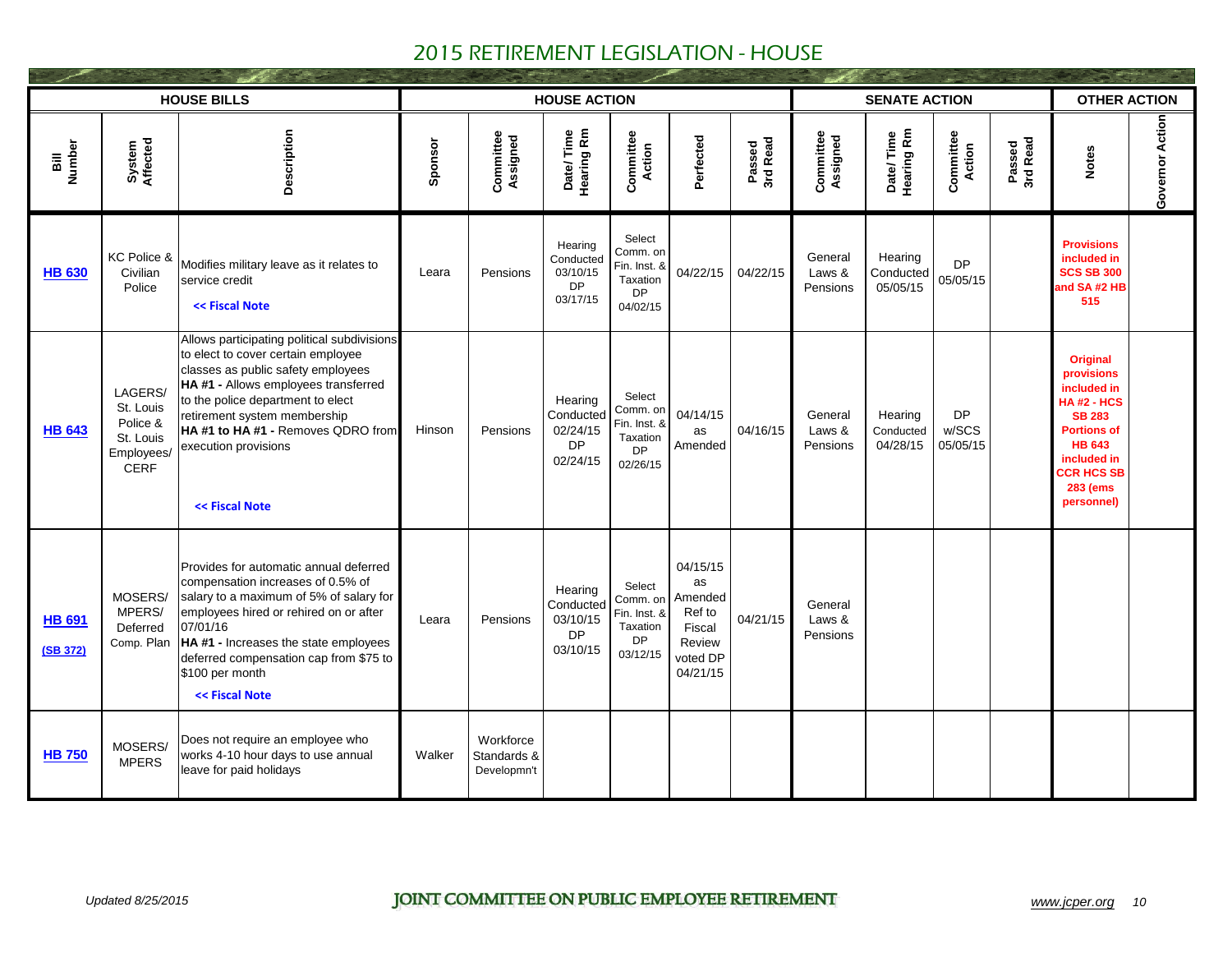|                                              |                         | <b>HOUSE BILLS</b>                                                                                                                                                                                                                                                                                                                                                                                                                                                                     |         |                                    | <b>HOUSE ACTION</b>                                                  |                                                                        |                                       |                    |                                                     | <b>SENATE ACTION</b>                                     |                                                                 |                                                                        | <b>OTHER ACTION</b>                                                                                                                                         |                           |
|----------------------------------------------|-------------------------|----------------------------------------------------------------------------------------------------------------------------------------------------------------------------------------------------------------------------------------------------------------------------------------------------------------------------------------------------------------------------------------------------------------------------------------------------------------------------------------|---------|------------------------------------|----------------------------------------------------------------------|------------------------------------------------------------------------|---------------------------------------|--------------------|-----------------------------------------------------|----------------------------------------------------------|-----------------------------------------------------------------|------------------------------------------------------------------------|-------------------------------------------------------------------------------------------------------------------------------------------------------------|---------------------------|
| Number<br>$\overline{\overline{\mathbf{a}}}$ | System<br>Affected      | Description                                                                                                                                                                                                                                                                                                                                                                                                                                                                            | Sponsor | Committee<br>Assigned              | Date/Time<br>Hearing Rm                                              | <b>Committee</b><br>Action                                             | Perfected                             | Passed<br>3rd Read | Committee<br>Assigned                               | Date/Time<br>Hearing Rm                                  | <b>Committee</b><br>Action                                      | Passed<br>3rd Read                                                     | <b>Notes</b>                                                                                                                                                | Governor Action           |
| <b>HB 752</b>                                | All Public<br>Plans     | Clarifies provisions relative to pension<br>forfeiture and felony convictions<br>HCS: Removes the dollar amount from<br>the violation for stealing or receiving<br>stolen property and references felony<br>classes<br><b>SCS:</b> Maintains current statutory felony<br>criteria and modifies reporting<br>requirements to the system from court<br>to employer<br><< Fiscal Note                                                                                                     | Dugger  | Pensions                           | Hearing<br>Conducted<br>02/24/15<br>DP w/<br><b>HA#1</b><br>03/10/15 | Select<br>Comm. on<br>Fin. Inst. &<br>Taxation<br>DP w/HCS<br>03/12/15 | 04/14/15                              | 04/20/15           | Judiciary &<br>Civil &<br>Criminal<br>Jurisprudence | Hearing<br>Conducted<br>04/28/15<br>DP w/SCS<br>04/30/15 |                                                                 |                                                                        | <b>Portions HB</b><br>752<br>provisions<br>included in<br>HA#2 HCS<br><b>SCS SB 270</b><br><b>HCS SCS HB</b><br>752 included<br>in CCR HCS<br><b>SB 283</b> |                           |
| <b>HB 770</b>                                | MOSERS/<br><b>MPERS</b> | Provides an additional annuity option in<br>the event of death prior to retirement<br><b>HCS:</b> Allows a member who dies after<br>benefit election but prior to annuity<br>starting date to be considered retired<br>and to have died on member's annuity<br>starting date<br><< Fiscal Note                                                                                                                                                                                         | Jones   | Pensions                           | Hearing<br>Conducted<br>03/10/15<br><b>DP</b><br>03/10/15            | Select<br>Comm. on<br>Fin. Inst. &<br>Taxation<br>DP w/HCS<br>03/19/15 | H Bills for<br>Perfection<br>Calendar |                    |                                                     |                                                          |                                                                 |                                                                        | <b>Provisions</b><br>included in<br>HA #1 HB 940                                                                                                            |                           |
| <b>HB 799</b>                                | <b>MOSERS</b>           | <b>Judicial Bill</b><br><b>SCS Adds: Transfers Taney County from</b><br>the 38th Judicial Circuit to the newly<br>established 46th Judicial Circuit and<br>specifies that the 38th Judicial Circuit will<br>consist only of Christian County<br>SA #2 - Juvenile court employees, who are<br>employees of a multi-county circuit that<br>becomes a single county circuit, shall<br>continue to be state employees and receive<br>MOSERS covered retirement benefits.<br>>> Fiscal Note | Roeber  | Civil &<br>Criminal<br>Proceedings | <b>DP</b><br>Consent<br>03/11/15                                     | Select<br>Comm on<br>Rules<br><b>DP</b><br>Consent<br>03/18/15         | 4/1/15                                | 04/07/15           | Judiciary &<br>Civil &<br>Criminal<br>Jurisprudence | Hearing<br>Conducted<br>04/14/15                         | <b>DP</b><br>w/SCS<br>04/28/15<br>(S)<br>GAFO<br>DP<br>05/06/15 | Fiscal<br>Review<br><b>DP</b><br>05/11/15<br><b>TAFP'd</b><br>05/13/15 |                                                                                                                                                             | <b>Vetoed</b><br>07/10/15 |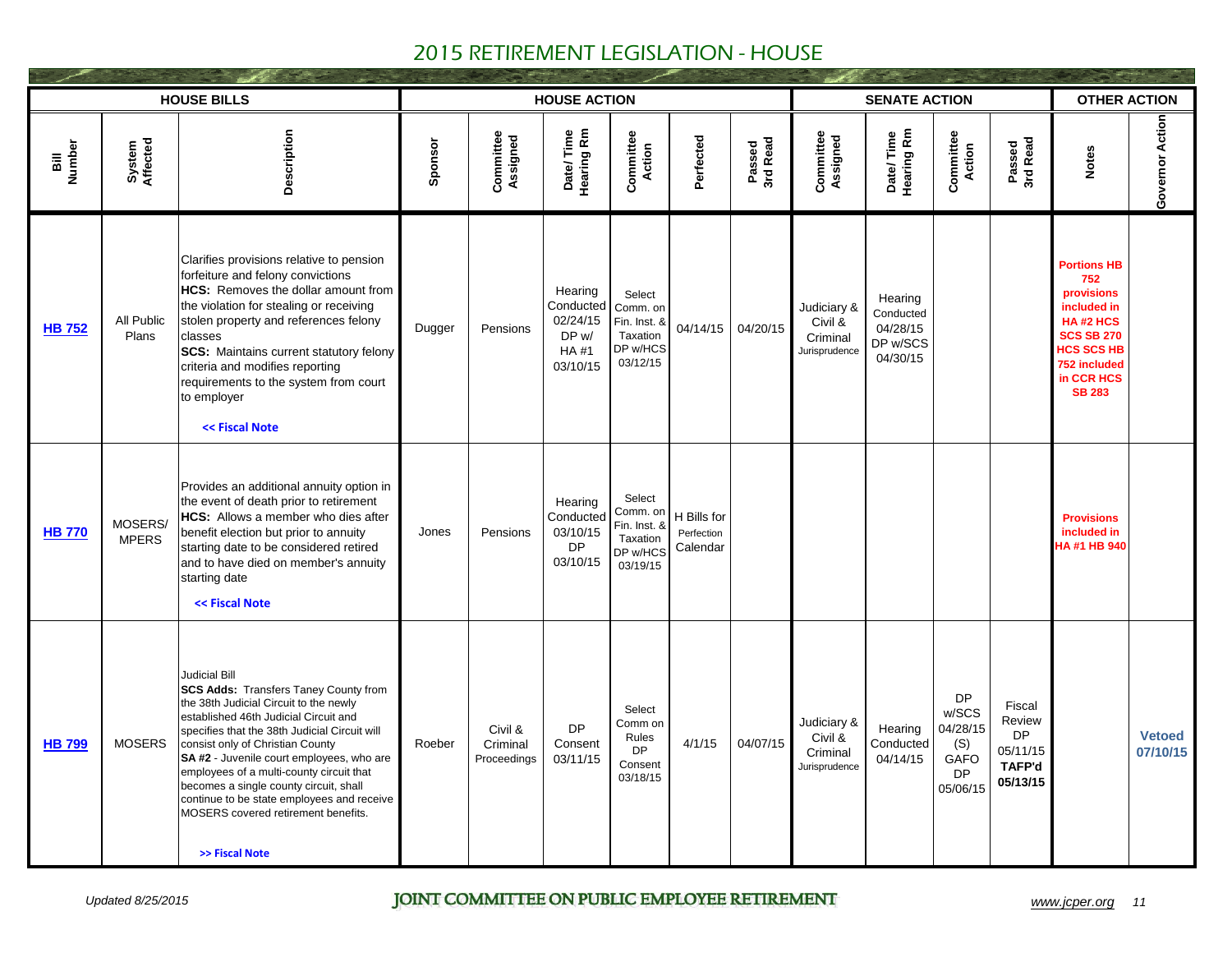|                |                          | <b>HOUSE BILLS</b>                                                                                                                                                                                                                                                                                                                                                           |                    |                                            | <b>HOUSE ACTION</b>                                               |                                                                         |                           |                    |                               | <b>SENATE ACTION</b>    |                            |                    | <b>OTHER ACTION</b>                                                                                                                                                                    |                 |
|----------------|--------------------------|------------------------------------------------------------------------------------------------------------------------------------------------------------------------------------------------------------------------------------------------------------------------------------------------------------------------------------------------------------------------------|--------------------|--------------------------------------------|-------------------------------------------------------------------|-------------------------------------------------------------------------|---------------------------|--------------------|-------------------------------|-------------------------|----------------------------|--------------------|----------------------------------------------------------------------------------------------------------------------------------------------------------------------------------------|-----------------|
| Bill<br>Number | System<br>Affected       | Description                                                                                                                                                                                                                                                                                                                                                                  | Sponsor            | Committee<br>Assigned                      | Date/Time<br>Hearing Rm                                           | <b>Committee</b><br>Action                                              | Perfected                 | Passed<br>3rd Read | Committee<br>Assigned         | Date/Time<br>Hearing Rm | <b>Committee</b><br>Action | Passed<br>3rd Read | <b>Notes</b>                                                                                                                                                                           | Governor Action |
| <b>HB 819</b>  | <b>LAGERS</b>            | Allows LAGERS covered hospitals to<br>request a distribution of assets over<br>110% funded status                                                                                                                                                                                                                                                                            | Rone               | Health &<br>Mental<br><b>Health Policy</b> |                                                                   |                                                                         |                           |                    |                               |                         |                            |                    |                                                                                                                                                                                        |                 |
| <b>HB 940</b>  | MOSERS/<br><b>MPERS</b>  | Excludes pay in excess of the<br>Governor's salary from the definition of<br>pay for retirement benefit purposes for<br>those first employed on or after<br>08/28/15<br>HA #1 - Allows a member who dies after<br>benefit election but prior to annuity<br>starting date to be considered retired<br>and to have died on member's annuity<br>starting date<br><< Fiscal Note | Jones              | Pensions                                   | Hearing<br>Conducted<br>03/10/15<br>DP<br>03/17/15                | Select<br>Comm. on<br>Fin. Inst. &<br>Taxation<br><b>DP</b><br>04/02/15 | 04/15/15<br>as<br>Amended | 04/21/15           | General<br>Laws &<br>Pensions |                         |                            |                    |                                                                                                                                                                                        |                 |
| <b>HB 980</b>  | MOSERS/<br><b>MPERS</b>  | Allows an employee who works 4-10<br>hour days the option to receive<br>compensation only for an 8 hour work<br>day for any paid holiday                                                                                                                                                                                                                                     | <b>Walton Gray</b> | Emerging<br>Issues                         |                                                                   |                                                                         |                           |                    |                               |                         |                            |                    |                                                                                                                                                                                        |                 |
| <b>HB 1008</b> | ST. LOUIS<br><b>PSRS</b> | Allows COLA increase for retired<br>members and beneficiaries equal to the<br>increase in the Consumer Price Index                                                                                                                                                                                                                                                           | Mitten             | Pensions                                   |                                                                   |                                                                         |                           |                    |                               |                         |                            |                    |                                                                                                                                                                                        |                 |
| <b>HB 1085</b> | PSRS/<br><b>KCPSRS</b>   | Modifies working after retirement<br>provisions to include retirees employed<br>by third party or independent contractor<br>HCS Adds: Adds Kansas City Public<br>School Retirement System provisions<br><< Fiscal Note                                                                                                                                                       | Lair               | Pensions                                   | Hearing<br>Conducted<br>03/17/15<br><b>DP</b><br>w/HA<br>03/18/15 | Select<br>Comm. on<br>Fin. Inst. &<br>Taxation<br>DP w/HCS<br>04/16/15  |                           |                    |                               |                         |                            |                    | <b>Provisions</b><br>included in<br><b>HCS SCS SE</b><br><b>270. HCS</b><br><b>SCS SB 172</b><br>and HCS SCS<br><b>SB 300 (KC</b><br>only) HCS<br><b>SCS SB 300</b><br>HA#1-<br>(PSRS) |                 |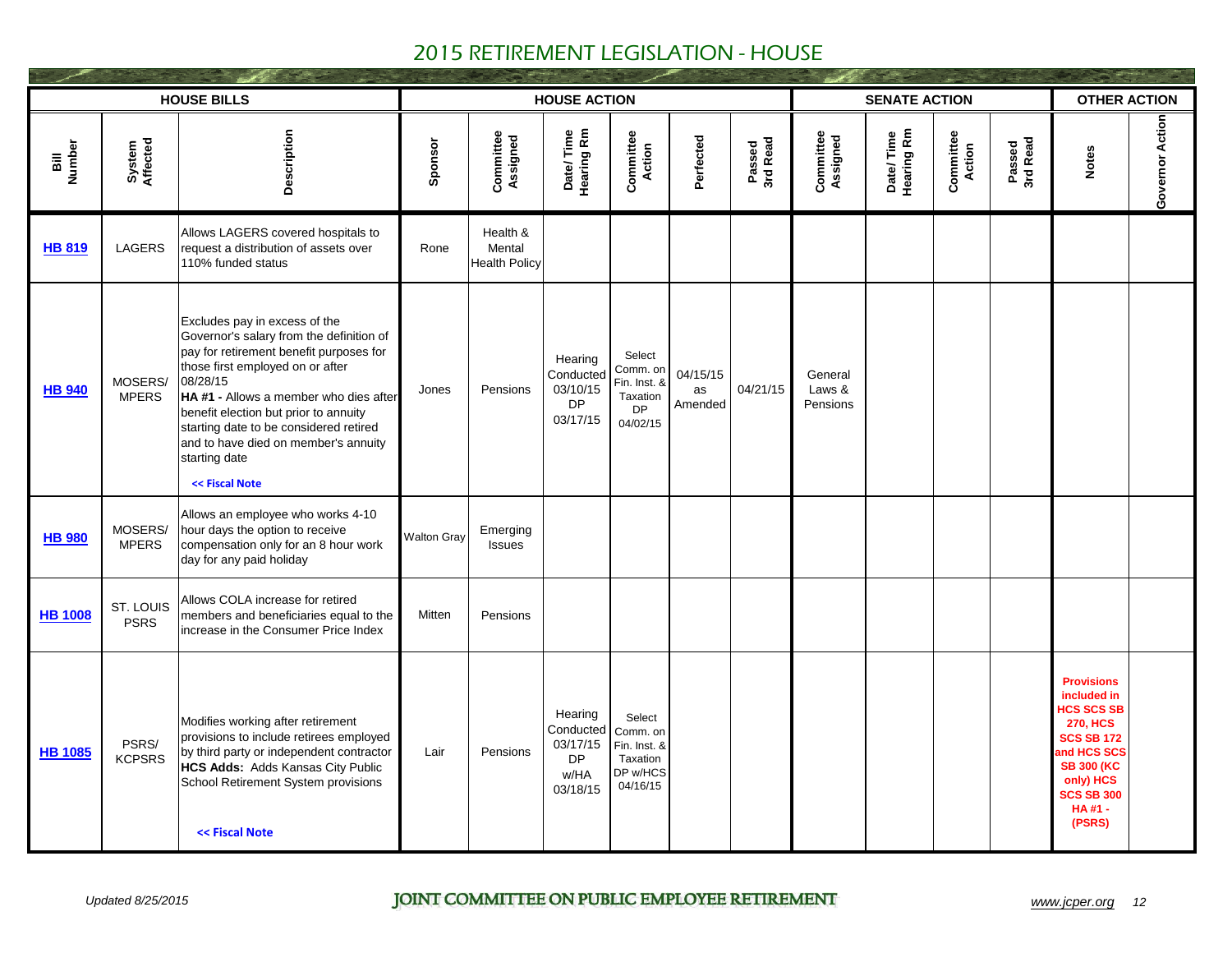|                            |                         | <b>HOUSE BILLS</b>                                                                                                                                                                                                                                                                     |              |                                    | <b>SENATE ACTION</b>                                                                     |                                                                         |                                                                  |                    | <b>OTHER ACTION</b>           |                                  |                            |                    |                                                                                                                                    |                 |
|----------------------------|-------------------------|----------------------------------------------------------------------------------------------------------------------------------------------------------------------------------------------------------------------------------------------------------------------------------------|--------------|------------------------------------|------------------------------------------------------------------------------------------|-------------------------------------------------------------------------|------------------------------------------------------------------|--------------------|-------------------------------|----------------------------------|----------------------------|--------------------|------------------------------------------------------------------------------------------------------------------------------------|-----------------|
| Bill<br>Number             | System<br>Affected      | Description                                                                                                                                                                                                                                                                            | Sponsor      | Committee<br>Assigned              | Date/Time<br>Hearing Rm                                                                  | <b>Committee</b><br>Action                                              | Perfected                                                        | Passed<br>3rd Read | Committee<br>Assigned         | Date/Time<br>Hearing Rm          | <b>Committee</b><br>Action | Passed<br>3rd Read | <b>Notes</b>                                                                                                                       | Governor Action |
| <b>HB 1086</b>             | PSRS/<br><b>PEERS</b>   | Extends notification period from 90 days<br>to 1 year relative to nominating a<br>successor beneficiary after death or<br>divorce. Provides a "pop up" provision<br>under certain circumstances relative to<br>divorce after retirement<br><< Fiscal Note                              | Lair         | Pensions                           | Hearing<br>Conducted<br>03/17/15<br><b>DP</b><br>03/18/15                                | Select<br>Comm. on<br>Fin. Inst. &<br>Taxation<br><b>DP</b><br>04/02/15 |                                                                  |                    |                               |                                  |                            |                    | <b>Provisions</b><br>included in<br><b>HCS SCS SE</b><br><b>270. HCS</b><br><b>SCS SB 172</b><br>and HCS SCS<br><b>SB 300 HA#5</b> |                 |
| <b>HB 1087</b>             | MOSERS/<br><b>MPERS</b> | Increases the state employees deferred<br>compensation cap from \$75 to \$100 per Bernskoetter<br>month<br><< Fiscal Note                                                                                                                                                              |              | Pensions                           | Hearing<br>Conducted<br>03/17/15<br><b>DP</b><br>03/18/15                                | Select<br>Comm. on<br>Fin. Inst. &<br>Taxation<br><b>DP</b><br>04/02/15 | 4/15/2015<br>Ref to<br>Fiscal<br>Review<br><b>DP</b><br>04/16/15 | 04/16/15           | General<br>Laws &<br>Pensions | Hearing<br>Conducted<br>04/28/15 |                            |                    | <b>Provisions</b><br>included in<br>HA#1 HB 691<br>and HA#5<br><b>HCS SCS SB</b><br>270                                            |                 |
| <b>HB 1107</b><br>(SB 555) | All Public<br>Plans     | Disqualifies non-vested active employee<br>from receiving retirement benefits in<br>certain circumstances associated with<br>marriages other than a marriage<br>between a man and a woman                                                                                              | Moon         | Civil &<br>Criminal<br>Proceedings |                                                                                          |                                                                         |                                                                  |                    |                               |                                  |                            |                    |                                                                                                                                    |                 |
| <b>HB 1118</b>             | <b>CERF</b>             | Allows for the waive or refund of a<br>county tax penalty under certain<br>circumstances<br><< Fiscal Note                                                                                                                                                                             | King         | Local<br>Govern't                  | Hearing<br>Conducted<br>03/31/15                                                         |                                                                         |                                                                  |                    |                               |                                  |                            |                    |                                                                                                                                    |                 |
| <b>HB 1134</b>             | MOSERS/<br><b>MPERS</b> | Provides for a state employee health<br>care incentive at retirement<br><b>HCS added: Removes General</b><br>Assembly & Elected Officials; changes<br>participation dates of incentive and<br>reporting mechanism<br>HA#1 - Removes the employer<br>contribution cap<br><< Fiscal Note | Bernskoetter | Pensions                           | Hearing<br>Conducted<br>03/17/15<br>w/HCA #1<br>adopted<br><b>DP</b><br>w/HA<br>03/18/15 | Select<br>Comm. on<br>Fin. Inst. &<br>Taxation<br>DP w/HCS<br>04/02/15  | 04/14/15<br>as<br>Amended                                        | 04/16/15           | General<br>Laws &<br>Pensions | Hearing<br>Conducted<br>04/28/15 |                            |                    |                                                                                                                                    |                 |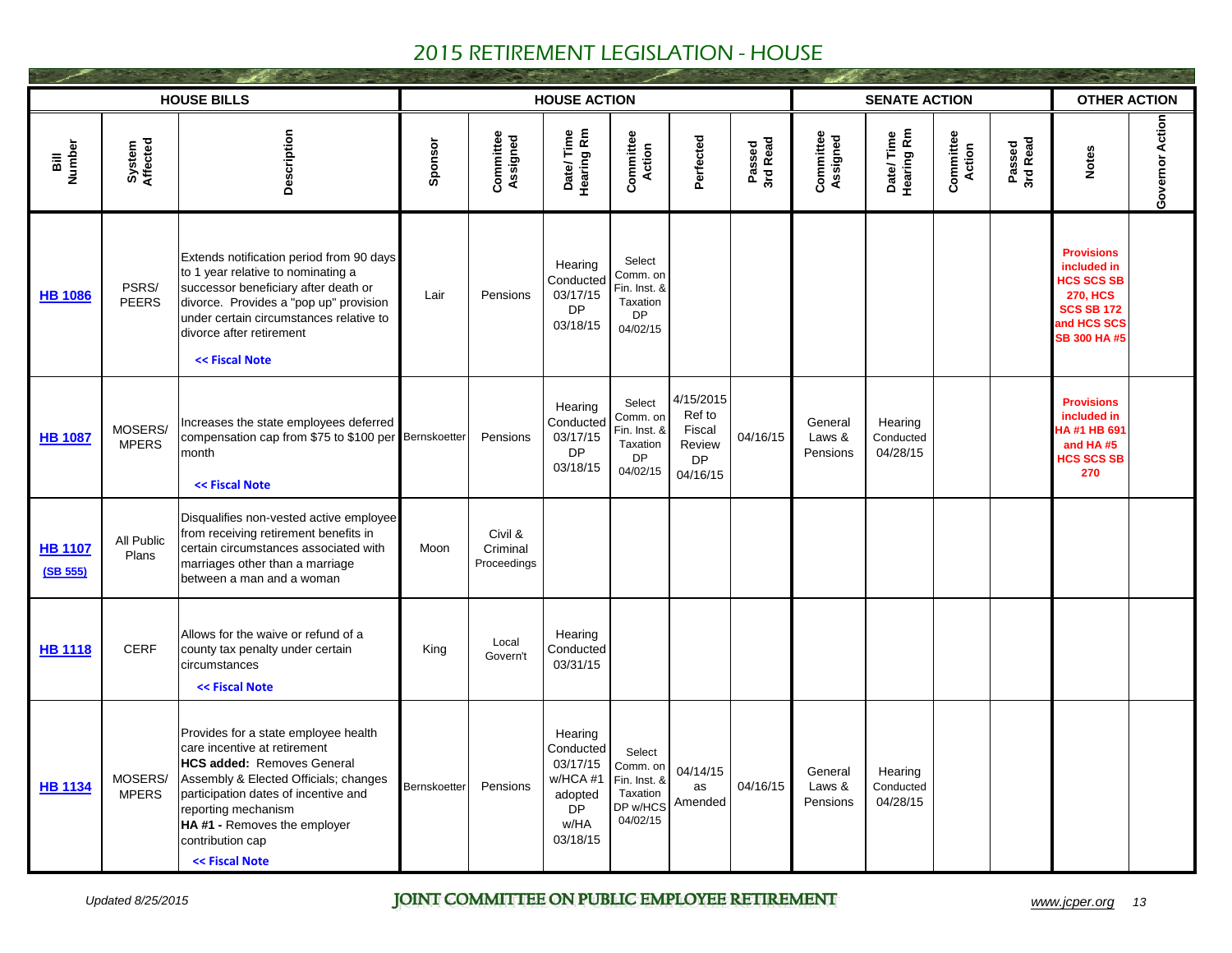| <b>HOUSE BILLS</b> |                                                 |                                                                                                                                                                                                                                                                                                             |         |                       |                                                           | <b>SENATE ACTION</b>                                             | <b>OTHER ACTION</b> |                    |                       |                         |                            |                    |                                                                                                                                                 |                 |
|--------------------|-------------------------------------------------|-------------------------------------------------------------------------------------------------------------------------------------------------------------------------------------------------------------------------------------------------------------------------------------------------------------|---------|-----------------------|-----------------------------------------------------------|------------------------------------------------------------------|---------------------|--------------------|-----------------------|-------------------------|----------------------------|--------------------|-------------------------------------------------------------------------------------------------------------------------------------------------|-----------------|
| Bill<br>Number     | System<br>Affected                              | Description                                                                                                                                                                                                                                                                                                 | Sponsor | Committee<br>Assigned | Date/Time<br>Hearing Rm                                   | <b>Committee</b><br>Action                                       | Perfected           | Passed<br>3rd Read | Committee<br>Assigned | Date/Time<br>Hearing Rm | <b>Committee</b><br>Action | Passed<br>3rd Read | <b>Notes</b>                                                                                                                                    | Governor Action |
| <b>HB 1152</b>     | Pension<br>Taxation                             | Provides clarification relative to<br>pension taxation<br><< Fiscal Note                                                                                                                                                                                                                                    | Dugger  | Ways &<br>Means       | Hearing<br>Conducted<br>03/31/15<br>DP w/HA's<br>04/07/15 | Referred<br>to Select<br>Comm.<br>on Fin.<br>Inst. &<br>Taxation |                     |                    |                       |                         |                            |                    | <b>Provisions</b><br>included in<br>HA#1 HCS<br><b>SB 283</b><br><b>Partial</b><br><b>Provisions</b><br>included in<br><b>HCS SCS SB</b><br>270 |                 |
| <b>HB 1205</b>     | St. Louis<br><b>PSRS</b>                        | Provides for a new benefit tier for<br>employees hired on or after 01/01/16<br><< Fiscal Note                                                                                                                                                                                                               | Leara   | Pensions              | Hearing<br>Conducted<br>03/31/15                          |                                                                  |                     |                    |                       |                         |                            |                    |                                                                                                                                                 |                 |
| <b>HB 1258</b>     | <b>MOSERS</b>                                   | Requires General Assembly members<br>first serving on or after 01/01/17 to<br>contribute 100% of premium costs<br>associated with health care, life<br>insurance, and disability if such<br>coverage is elected by member. Such<br>member shall also not be eligible for<br>retirement system participation | Otto    | Pensions              |                                                           |                                                                  |                     |                    |                       |                         |                            |                    |                                                                                                                                                 |                 |
| <b>HB 1267</b>     | <b>CERF</b>                                     | Allows former member to return to<br>service and complete 12 months<br>including prior forfeited service to<br>purchase such forfeited service by<br>paying previously refunded amount plus<br>interest                                                                                                     | Korman  | Pensions              |                                                           |                                                                  |                     |                    |                       |                         |                            |                    |                                                                                                                                                 |                 |
| <b>HB 1272</b>     | St. Louis<br>Police &<br>St. Louis<br>Employees | Allows employees transferred to the<br>police department to elect retirement<br>system membership                                                                                                                                                                                                           | Leara   | Pensions              |                                                           |                                                                  |                     |                    |                       |                         |                            |                    | <b>Provisions</b><br>included in<br><b>HA#1</b><br><b>HB 643; SA</b><br>#1 on HB 515<br>and HA#2<br><b>HCS SB 283</b>                           |                 |